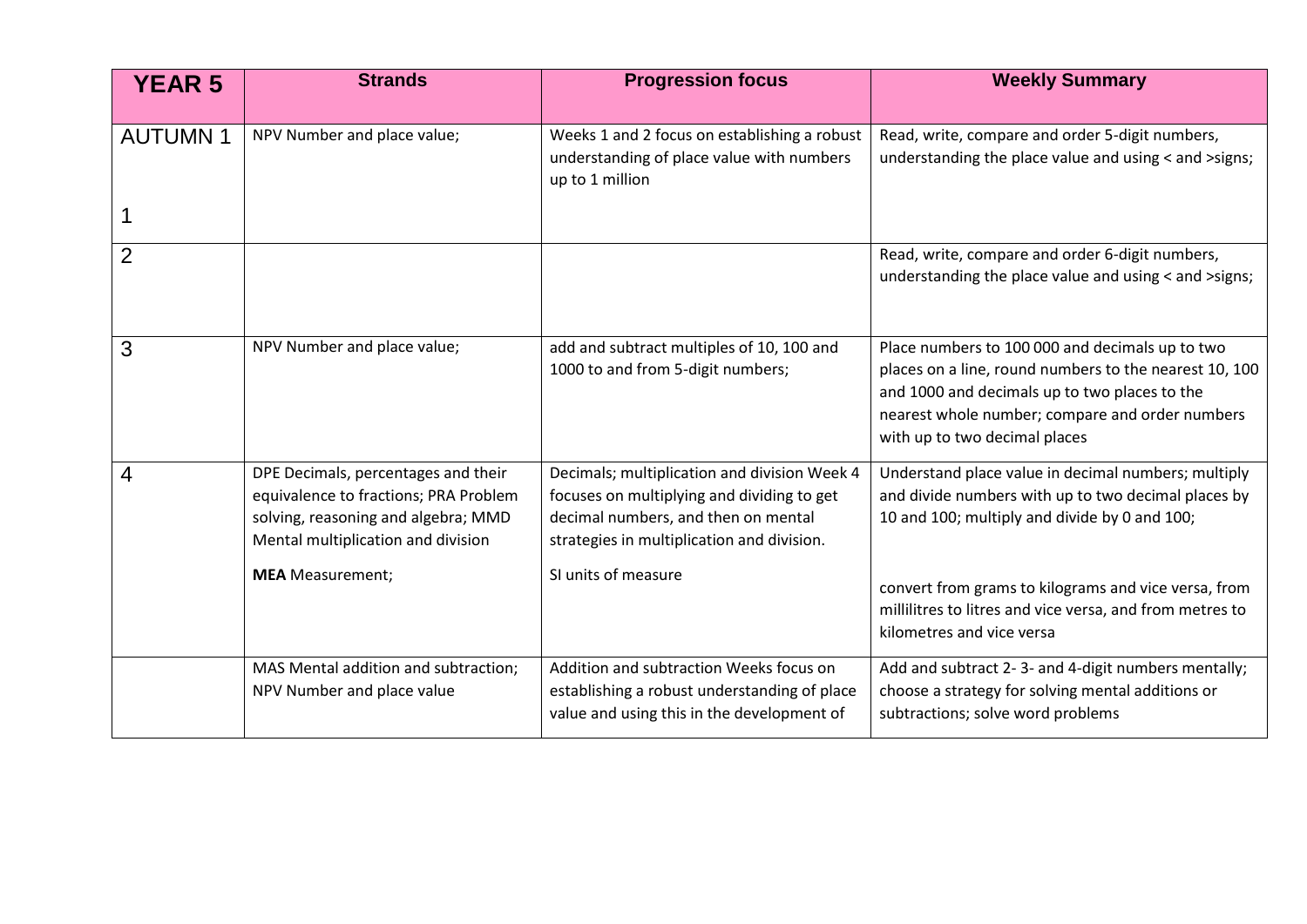|                        |                                                                                        | addition and subtraction calculation<br>strategies.                                                                                                                              |                                                                                                                                                                                                                                                                                                                          |  |  |  |
|------------------------|----------------------------------------------------------------------------------------|----------------------------------------------------------------------------------------------------------------------------------------------------------------------------------|--------------------------------------------------------------------------------------------------------------------------------------------------------------------------------------------------------------------------------------------------------------------------------------------------------------------------|--|--|--|
| 5                      | WAS Written addition and subtraction;<br>MAS Mental addition and subtraction           | Subtraction focuses on using formal written<br>subtraction and counting up as appropriate,<br>including when finding change.                                                     | Solve subtraction using a written method for 3-digit -<br>3-digit numbers and for 4-digit numbers; use counting<br>up as a strategy to perform mental subtraction; find<br>change from a multiple of ten pounds using counting<br>up                                                                                     |  |  |  |
| 6                      | WAS Written addition and subtraction;<br>PRA Problem solving, reasoning and<br>algebra | Addition and subtraction. Development of<br>addition and subtraction calculation<br>strategies.                                                                                  | use written addition to add two 4-digit numbers; work<br>systematically to spot patterns.                                                                                                                                                                                                                                |  |  |  |
| 7                      | MMD Mental multiplication and<br>division; FRP Fractions, ratio and<br>proportion      | Multiplication and division; fractions<br>Focus on multiplication and division, and<br>extend children's understanding of fractions.                                             | Recognise which numbers are divisible by 2, 3, 4, 5, 6,<br>9 and 25 and identify multiples; find factors; recording<br>results systematically and finding all factors of a given<br>number; compare and place fractions on a line; find<br>equivalent fractions and reduce them to their simplest<br>form                |  |  |  |
| <b>Assessment Week</b> |                                                                                        |                                                                                                                                                                                  |                                                                                                                                                                                                                                                                                                                          |  |  |  |
| <b>AUTUMN 2</b>        |                                                                                        |                                                                                                                                                                                  |                                                                                                                                                                                                                                                                                                                          |  |  |  |
|                        | PRA Problem solving, reasoning and<br>algebra; MEA Measurement                         | Area and perimeter; volume<br>focuses on calculating areas, perimeters and volumes,<br>and understanding the difference between<br>measurement in one, two and three dimensions. | Find the area and perimeter of squares and rectangles by<br>calculation and pursue a line of enquiry; estimate and find<br>the area of irregular shapes; calculate the perimeter and area<br>of composite shapes; use the relations of area and perimeter<br>to find unknown lengths; begin to understand the concept of |  |  |  |